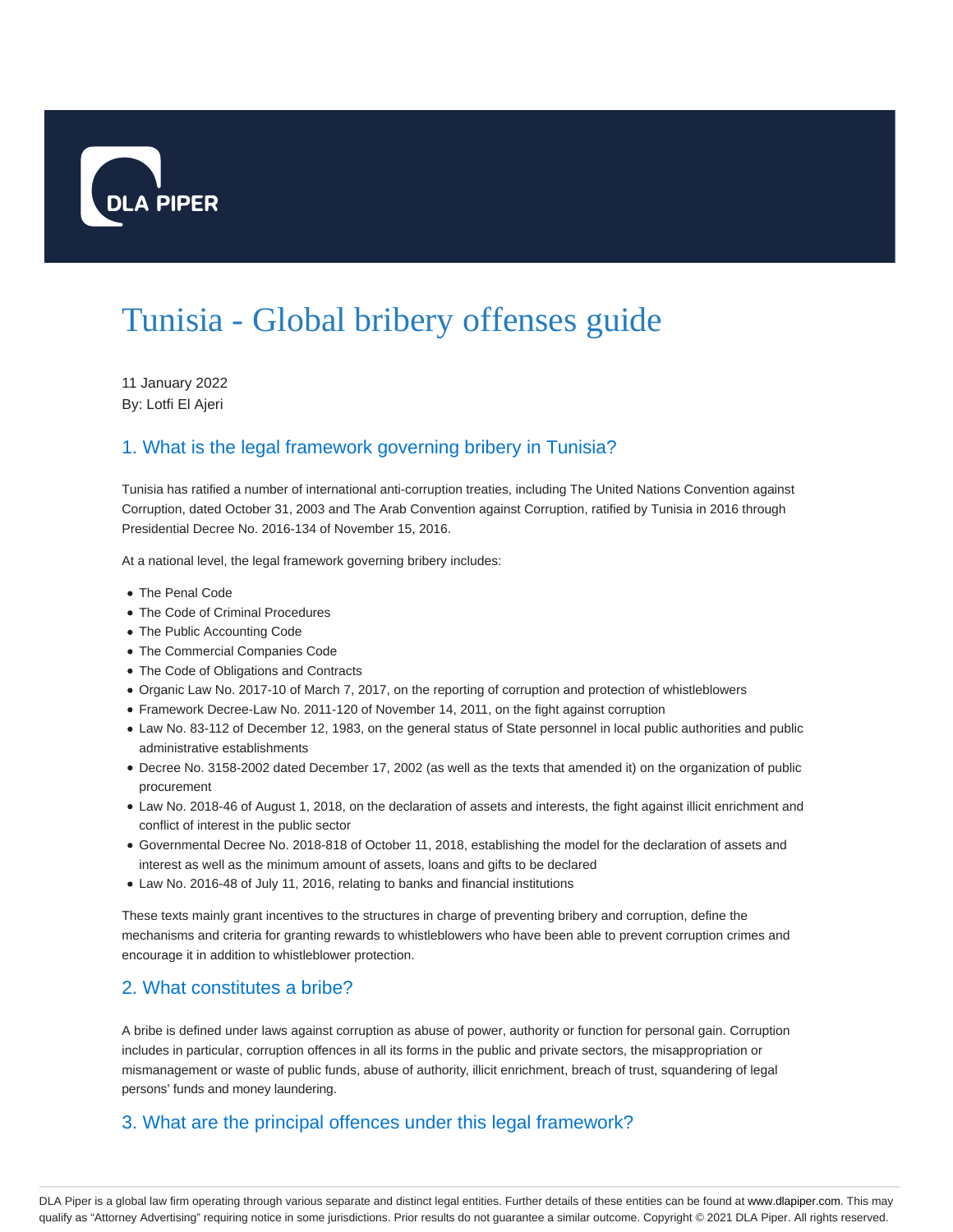By reference to article 2 of the Framework Decree-Law on the fight against Corruption, Bribe offences are:

- abuse of power;
- abuse of authority or function for personal gain;
- misappropriation or mismanagement or waste of public funds;
- illicit enrichment;
- breach of trust;
- squandering of legal person's funds; and
- money laundering.

#### 4. What is the jurisdictional reach of the legal framework?

The jurisdictional reach of the legal framework concerns all Tunisian nationals and all acts of corruption committed on Tunisian soil or having any connection with Tunisia.

#### 5. Who may be liable for bribery? (public officials, private individuals, legal entities etc.)

The scope of the anti-corruption prosecution is quite broad. According to the definition of prosecution given in article 2 of the framework decree on the fight against corruption, any natural person or legal entity, regardless of its status or function, who commits a corruption offence is criminally, civilly and disciplinarily liable.

Additionally, according to the article 32 of the above-mentioned framework decree, proceedings against the legal person shall not prevent the application of criminal sanctions against its representatives or partners who have an influence if their personal liability is established.

#### 6. Can a parent company be liable for its subsidiary's involvement in bribery?

There is no mention of a parent company being liable for its subsidiary's involvement in bribery under Tunisian law. However, if a parent company was to be involved in the subsidiary's bribery offence in the manner described above, it could be pursued in its own right.

#### 7. Are facilitation payments (i.e. small payments to speed up routine governmental action) considered bribes?

Yes, provided they meet the criteria, facilitation payments are considered bribery, no matter how small the amount.

Article 83 of the Tunisian penal code provides that: "Any person who is a public official or similar in accordance with the provisions of this law, which shall have approved, without right, directly or indirectly, either for themself or for others, gifts, promises, gifts or benefits of in any way whatsoever to perform an act related to its function, even if it is fair, but not subject to counterpart or to facilitate the performance of an act in relation to duties of his office, or to refrain from performing an act of their office, to which they are held, is punished by ten years' imprisonment and a fine of twice the value of the present received or agreed promises, but not less than TND10,000."

#### 8. Does the legal framework restrict political and charitable contributions?

In the draft organic law on the organization of political parties and their financing, article 33 states that a political party is prohibited from accepting;

"…aid, donations and donations from public or private legal persons, except for the financing funded by the State budget.

…aid, gifts, gifts and bequests from natural persons, the annual amount of which exceeds TND100,000 per donor."

Further, article 34 of the same draft law indicates that:

"The political party is prohibited from granting any benefits in cash or in kind to citizens."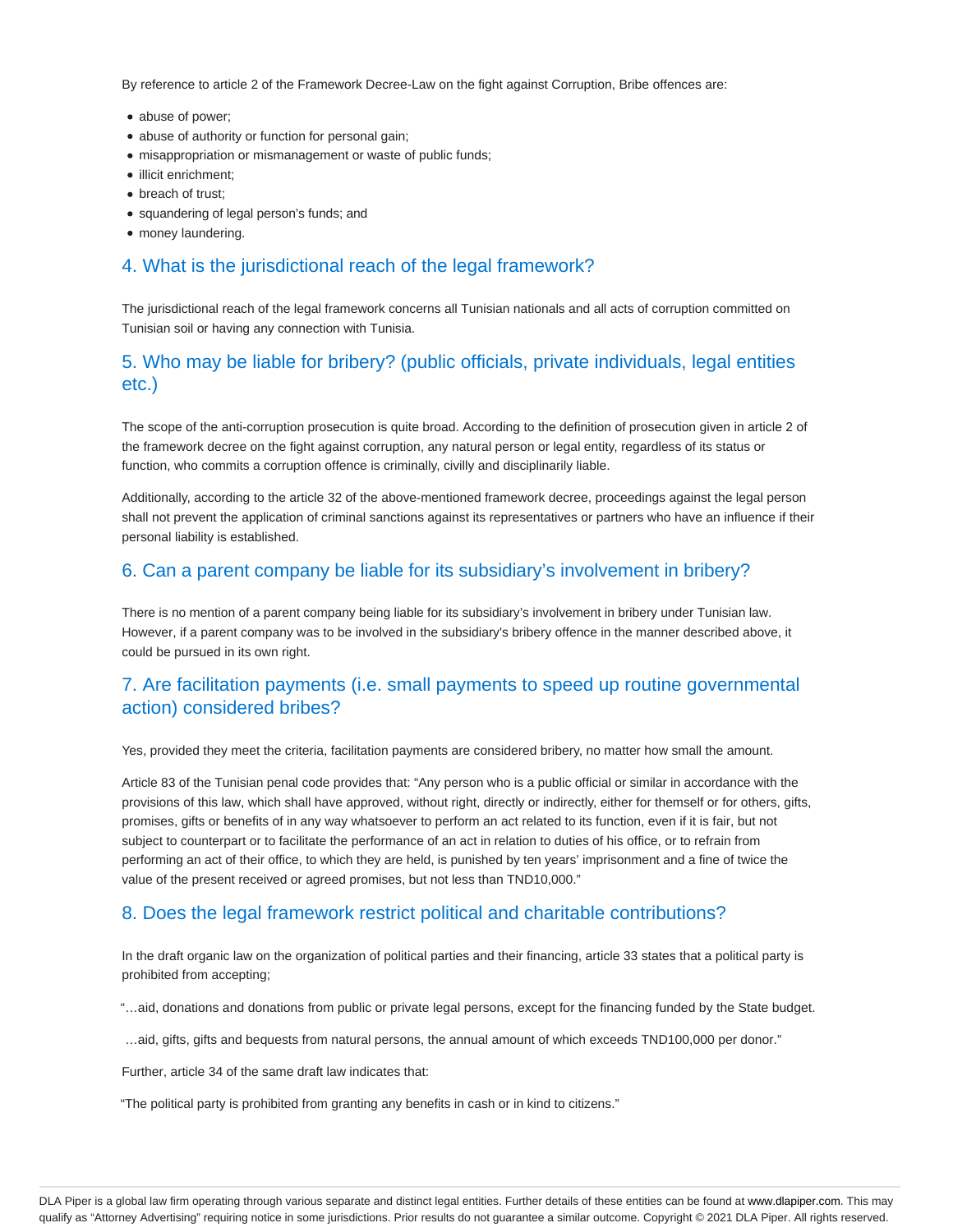#### 9. Does the legal framework place restrictions on corporate hospitality?

According to the provisions of the Arab Convention on the fight against Corruption, ratified by Tunisia in 2016 via Presidential Decree No. 2016-134 of November 15, 2016, are indicted for acts of bribery or corruption in the private sector those that were committed intentionally or deliberately (Article 4).

However, there are no concrete general restrictions on corporate hospitality, except when it comes to specific fields. For instance, the internal regulations of the National Order of Tunisian Lawyers, although not setting specific guidelines, state that it is forbidden for any lawyer to have recourse to illicit means or misleading people in order to attract potential clients.

#### 10. Are there any defenses for bribery offences?

There are no specific statutory defences regarding bribery offences under Tunisian law.

#### 11. What are the key regulatory or enforcement bodies with regard to bribery?

The national anti-corruption body created by Framework Decree Law No. 2011-120 of November 14, 2011 on the fight against corruption is the regulatory or enforcement body regarding bribery.

The national anti-corruption body has legal personality and administrative and financial autonomy.

The body is responsible in particular for the following tasks:

- proposing anti-corruption policies and monitor their implementation in collaboration with the parties concerned;
- issuing general guidelines on the prevention of corruption and provide adequate means for its detection, in collaboration with the parties concerned;
- unveiling sources of corruption in the public and private sectors;
- receiving complaints and denunciations, investigating and forwarding corruption offences to the competent authorities, including judicial authorities;
- issuing opinions on draft legislative and regulatory texts relating to anti-corruption;
- facilitating communication and promoting interaction between services and parties involved in the fight against corruption;
- collecting data, information and statistics on corruption in order to create a database for use in the performance of its tasks;
- disseminating social awareness on the seriousness of corruption through awareness-raising campaigns, conferences and meetings, the publication of journals and guides, and the organization of training sessions and the supervision of training programs; and
- carrying out or assisting in research and studies related to the fight against corruption.

#### 12. What are the legal consequences of being found guilty of bribery offences?

The Framework Decree-Law on the fight against Corruption provides that the commission of a corruption offence entails criminal, civil and disciplinary liability of any natural or legal person, regardless of their status or function, without mentioning the length of the sentence.

In relation to the Penal Code, penalties vary by offence, typically ranging from one to ten years' imprisonment and a fine, with the most serious penalties applying in the case of a judge who allows themselves to be corrupted, in favor or to the prejudice of the accused, with such offense being punishable by life imprisonment or the death penalty (Article 88).

#### 13. Are deferred prosecution agreements (DPAs) or other similar settlement mechanisms available?

There are no deferred prosecution agreements (DPAs) available under Tunisian law for bribery offences, nor any other settlement mechanisms.

Summary provided by El Ajeri Lawyers, a member of DLA Piper Africa, a Swiss Verein whose members are comprised of independent law firms in Africa working with DLA Piper.